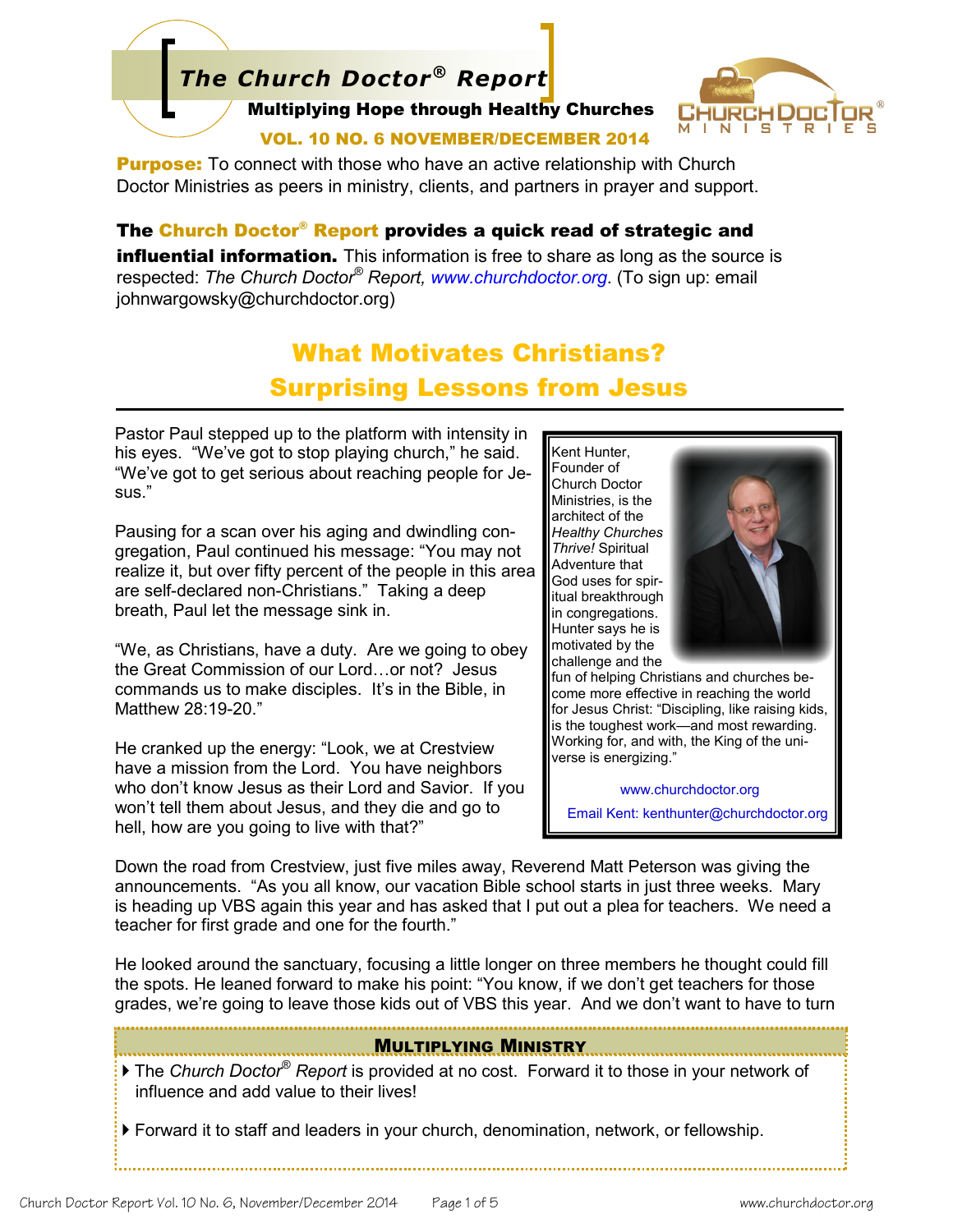away any of these children, because we don't have teachers. So give it some thought and prayer and get with Mary after the service."

### The Law

Many scholars believe that the whole of Scripture can be divided into two areas: the law and the gospel. The law is not just the Ten Commandments, but any direction God gives us about how we're supposed to live. The law reflects where we fall short and why we need a savior.

The gospel means "good news." This good news is that God, in His love and mercy, sent His son Jesus to suffer and die in our place. It is the ultimate act of God's love and forgiveness. Jesus literally pays the price for our sins and by "grace" provides new life for those who believe in Him. That really is good news.

What do you think motivates best? For Pastor Paul and Reverend Peterson, their use of the law was an attempt to motivate the Christians in their churches. This is a common approach. You may know that, because you've heard it—perhaps a lot.

However, the law does not motivate. It has an important role in the church and in the life of believers. It shows the need for forgiveness. It drives you to repentance, being genuinely sorry for those areas where you fall short. It shows the need for Jesus.

Does the law motivate you to serve? Does it cause you to want to give generously of your finances? Does the decline of your church energize you to reach out to your social network and witness your faith?

### What Motivates

#### TEN JESUS MOTIVATION INSIGHTS

- 1. The joy in your church translates directly to the production of those involved in service.
- 2. Serving God is a joyful experience when you are in your "sweet spot."
- 3. Your "sweet spot" is determined by the Holy Spirit and the spiritual gifts given uniquely to you.
- 4. Divine motivation powers Christians when their efforts make an eternal impact. That power comes only from God.
- 5. Messages on law, fear, and threat get attention, but messages on grace, love and forgiveness get results.
- 6. Add more fun to worship, outreach, service, financial giving, and Bible study, and people will be increasingly motivated to participate.
- 7. Put increased emphasis on celebration when there are baptisms, new members join, and prayers are answered, and people will be more enthusiastic about their faith and involvement.
- 8. Spend more time laughing at church meetings, and they will become more productive.
- 9. Train the preacher, and worship team, and/or choir to smile while they speak and sing.
- 10. When confronting a wayward believer, begin and end with a positive, and put your correction in the middle.

Most of the world operates through motivation by law. It's the system of the carrot and the stick. You speed and get caught, you get a ticket. That's the law. That's the stick. If you recite a Bible verse in Sunday school, you get a sticker. That's the carrot. All of this begins early in life: "If you're good, you can play with your iPad." "If you don't stop messing around, you're going to get a 'time-out.'"

This system continues as you get older. If you study hard and do all the assignments, you can get an A grade. If you don't know the material and you can't pass the test, you fail—grade F.

The world of work operates in two opposite dynamics: threat, punishment, and loss of work, or, achievement, reward, and advancement. The carrot and the stick. In some work environments, if you perform exceptionally well, you get a bonus. Sometimes you get a promise: You can advance to a higher level. If you underperform, you lose your job.

In recent years, social scientists have begun to question this reward and punishment, carrot and stick scheme of motivation. Numerous social research studies have been conducted throughout the world in various cultures. These researchers are discovering what motivates best. Their findings are closer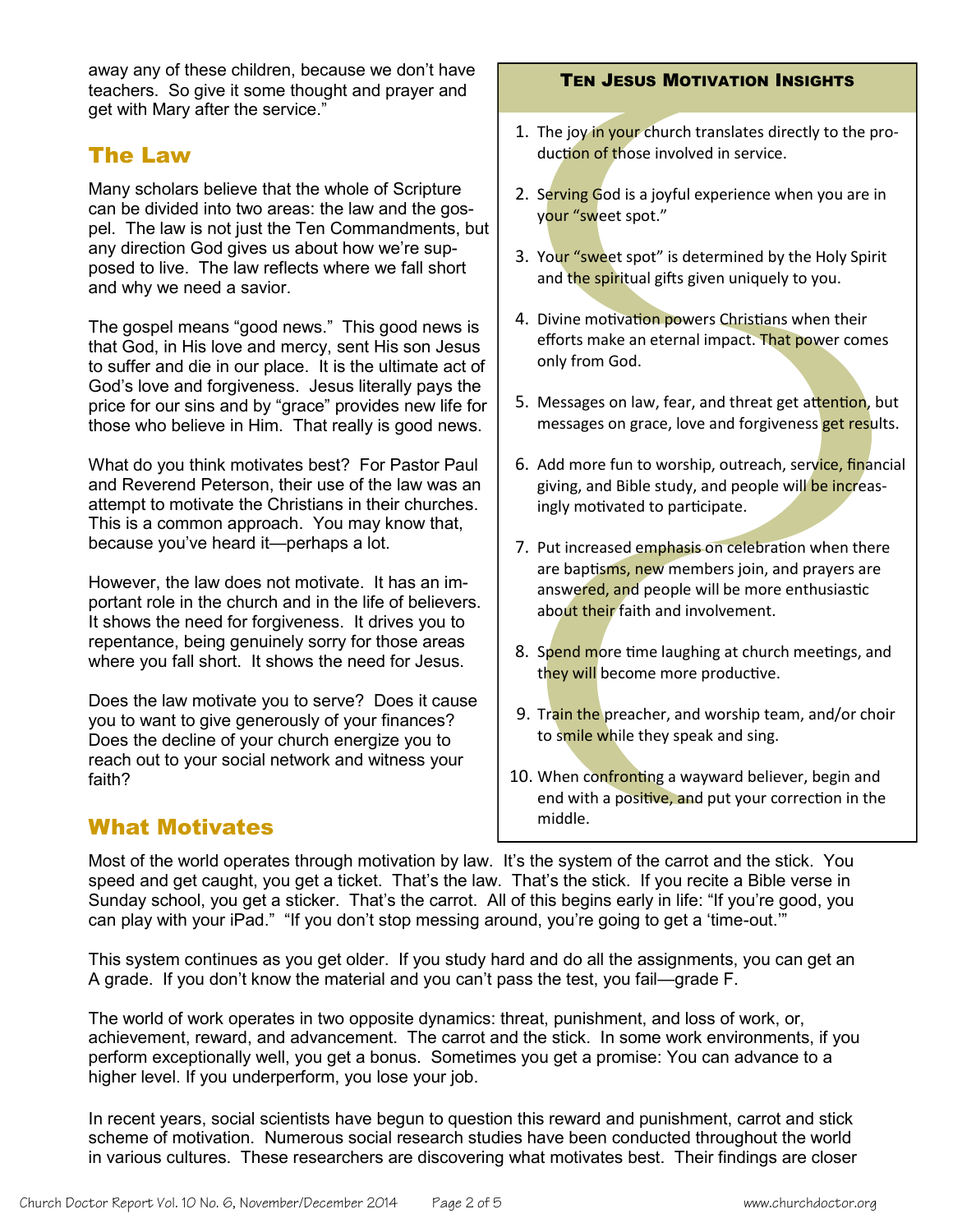to Jesus than most would ever believe.

Research has increasingly demonstrated that the greatest motivation is not reward and punishment. It is what is called *intrinsic motivation*. Some people do what they do almost entirely because they love it. They find it fun. Even more interesting, those with intrinsic motivation produce more, they produce best. Secondarily, (by the way), they get paid. Money is not the motivation for them.

As a result of research breakthrough about intrinsic motivation, many cutting-edge businesses are reshaping the system. Much of the culture of Google, for example, is structured around intrinsic motivation: have fun at work, freedom to invent, an atmosphere that is low control, with high encouragement for creativity. The results are amazing. However, the results, and the concept, are not new.

### Calling Vs. Job

At Church Doctor Ministries, we help many churches through what is called a Staffing Consultation. In the mix of diagnostic surveys and group exercises, we ask individuals, on a scale of one to ten, to rate what they do in church work as a "job" (1) or a "calling" (10)… or some number in between. Staff members are sometimes quite surprised by the wide range of responses. The group discussion that follows is enlightening to everyone, no matter how they described their position.

This is not limited to the world of the church. Have you ever seen a flight attendant on an airplane who clearly was either having a terrible day or, more likely, viewed her work as a job? Or another flight attendant who, by performance, looked at work as more than a job—a calling? What about a waiter or a waitress? A physician? A teacher? Can you see the joy factor? That is intrinsic motivation.

Christian history is filled with phenomenal stories of Christian missionaries who lived in horrible conditions, sacrificing almost beyond belief, under significant persecution. Who would ever want to be a missionary for Jesus Christ? The answer: hundreds of thousands, perhaps millions, over the centuries.

What about the disciples and the Apostle Paul? In what we know from Scripture, and early church history, these and many other followers of Jesus suffered greatly—and gladly. Many experienced jail time for the faith, beatings, and unspeakable deaths. Many are living in this situation even to-

# KEY RESOURCES

- Church Doctor Ministries. *Church Government Consultation* (service). [www.churchdoctor.org.](http://www.churchdoctor.org)
- Church Doctor Ministries. *SEND North America, a ten month experience for young adults to discover God's plan for your life* (training). [www.sendnorthamerica.com.](http://www.sendnorthamerica.com)
- Deci, Edward L. *Why We Do What We Do: Understanding Self-Motivation.* New York: Penguin Books; Reprint edition, 1996.
- Hunter, Kent R. *Be Encouraged: We Win.* Corunna, IN: Church Doctor Ministries, 2002 (audio resource). [www.churchdoctor.org.](file:///F:/Church%20Doctor%20Report/Vol.%2010/Vol.%2010%20No.%203/www.churchdoctor.org)
- Hunter, Kent R. *Changing the Church Without Blowing It Up: Motivation, Process, Focus and Vision.* Corunna: Church Growth Center, 2008.
- Hunter, Kent R. *Gifted for Growth.* Corunna: Church Growth Center, 1985.
- Hunter, Kent R. *Six Faces of the Christian Church: How to Light a Fire in a Lukewarm Church.* Corunna: Church Growth Center, 1993.
- Hunter, Kent R. *Outreach Clusters.* Corunna: Church Doctor Minsitries, 2014 (white paper). www.churchdoctor.org.
- Hunter, Kent R. *Re•gen•er•a•tion: The Spiritual Journey.* Corunna: Church Growth Center, 2012.
- Hunter, Kent R. *Self-Esteem: What You Do or Who You Are?.* Corunna, IN: Church Doctor Ministries, 2001 (audio resource). [www.churchdoctor.org.](file:///F:/Church%20Doctor%20Report/Vol.%2010/Vol.%2010%20No.%203/www.churchdoctor.org)
- Hunter, Kent R. *Spiritual Gifts Profile.* Corunna: Church Growth Center, 2009.
- Hunter, Kent R. *Stress and Burnout: Survive and Thrive Through Church Leadership.* Corunna: Church Growth Center, 2008.
- Hunter, Kent R. *Your Search for Eternal Significance.* Corunna, IN: Church Doctor Ministries, 2002 (audio resource). [www.churchdoctor.org.](file:///F:/Church%20Doctor%20Report/Vol.%2010/Vol.%2010%20No.%203/www.churchdoctor.org)
- Hybels, Bill. *The Volunteer Revolution: Unleashing the Power of Everybody.* Grand Rapids: Zondervan, 2004.
- McKee, Jonathon R. *The New Breed: Understanding and Equipping the 21st Century Volunteer.* Loveland: Group Publishing, 2007.
- Pink, Daniel H. *Drive: The Surprising Truth About What Motivates Us.* New York: Riverhead Books, 2011.